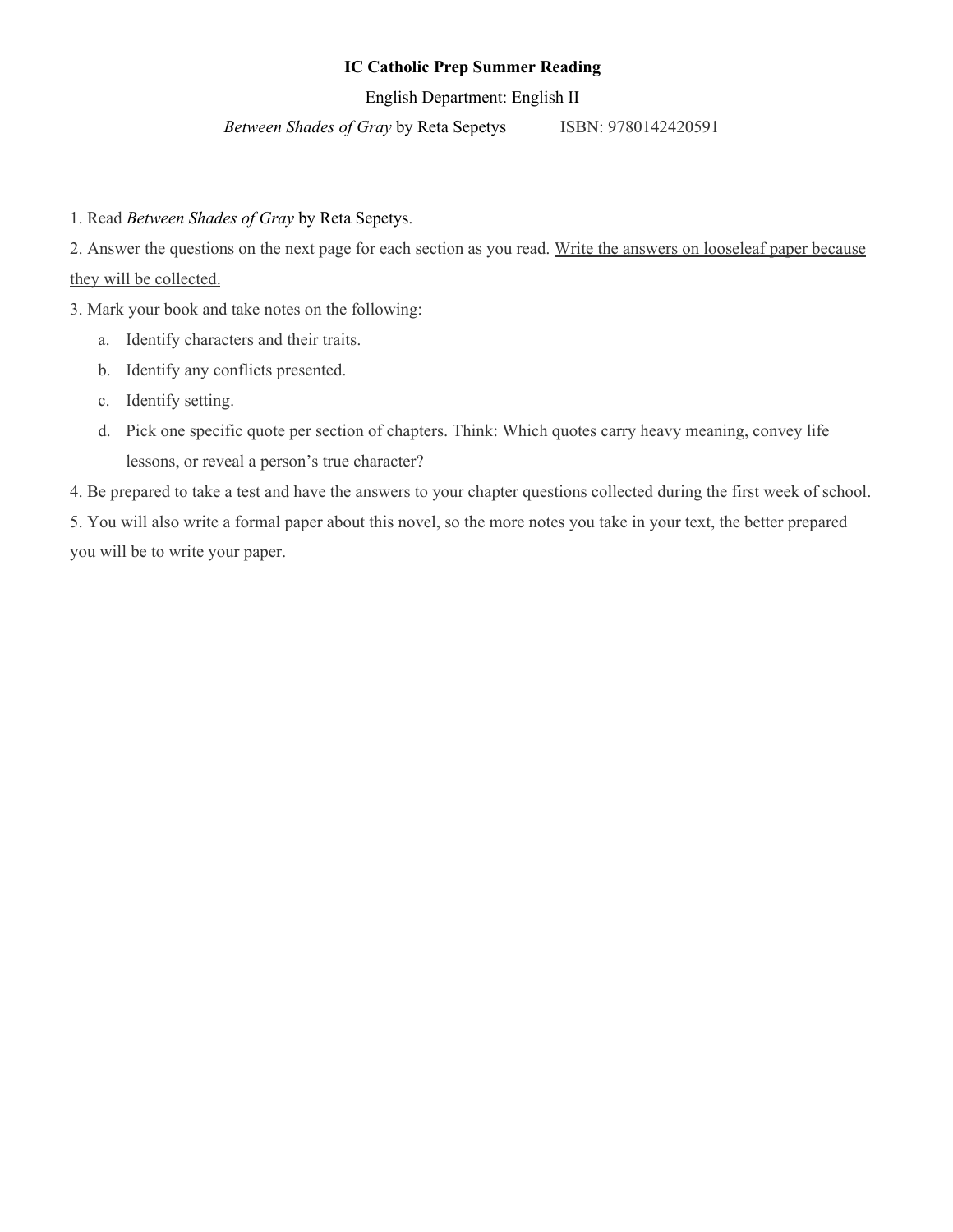# *Between Shades of Gray* Summer Reading Questions

# **Section 1: Chapters 1-5**

- 1. What is the setting in this story?
- 2. What is the conflict that these characters are facing?
- 3. Who are some of the characters presented in the story so far? Include characteristics, age, etc.

#### **Section 2: Chapters 6-10**

- 4. What happens to Jonas and how does his Mother solve this problem?
- 5. Describe the conditions in the train car, Including how many people are in the car?

# **Section 3: Chapters 11-15**

- 6. Why do Andius, Jonas, and Lina leave the train car?
- 7. What do they think has happened to Lina and Jonas's father?
- 8. What happened to Andius?

#### **Section 4: Chapters 16-20**

- 9. Where does the train stop in Chapter 16, and what do they hear?
- 10. What does Lina say she is going to do with her handkerchief?
- 11. What does the bald man say about the Germans?

# **Section 5: Chapters 21-25**

- 12. What does Andrius find on his bucket run?
- 13. What happens after six weeks and three days without food?
- 14. Finally, in Chapter 25 where do they stop? What are they going to do with their clothes?

# **Section 6: Chapters 26-30**

- 15. What does Ona do? What happens to her?
- 16. Describe the huts they are to stay in and the people in those huts.
- 17. Who wants Elena and what do they want her to do?

### **Section 7: Chapters 31-35**

- 18. In chapter 32, what happens before sunrise?
- 19. What did Elena say the NKVD could NOT take from them?
- 20. In chapter 35, what is Andrius doing and what does he give Lina?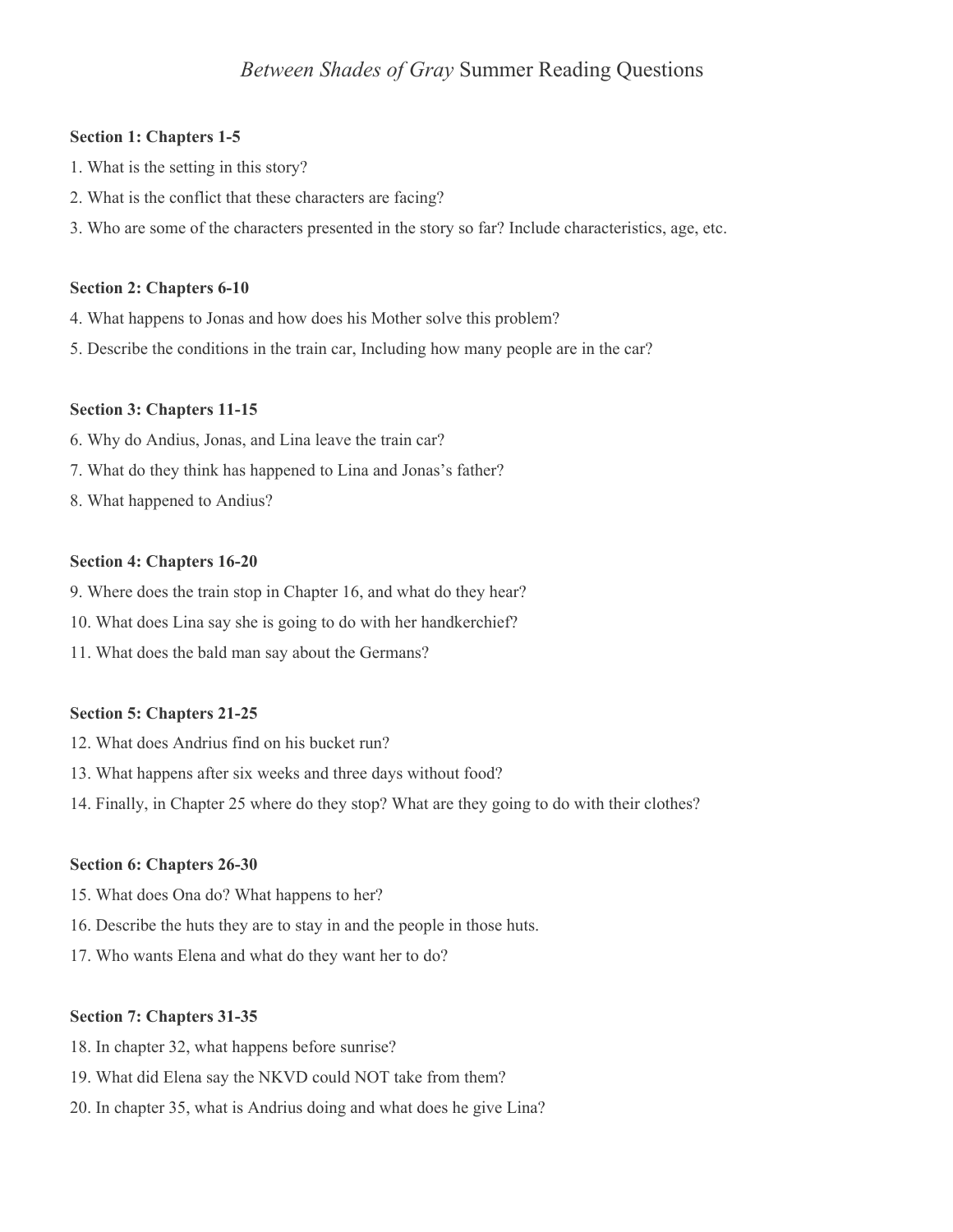#### **Section 8: Chapters 36-40**

- 21. The NKVD brings everyone together to do some paperwork, what is that paperwork?
- 22. In chapter 38, what does Lina learn about Andrius and his mom?
- 23. Summarize the conversation Lina has with her mother about Andrius.

#### **Section 9: Chapters 41-45**

- 24. Are people signing the document? What is Lina doing to the people who sign?
- 25. In chapter 43, who volunteers to help the Russians? Why do they volunteer?
- 26. What does Lina see when she is returning home and what does she do about it when she gets home?

#### **Section 10: Chapters 46-50**

- 27. In chapter 48, what happens to Jonas? Who helps him?
- 28. What breaks the ice between Lina and Andrius?
- 29. What does Lina steal at night? Who does she see when she is out one night?

#### **Section 11: Chapters 51-55**

- 30. What do Lina and Jonas give Andrius for Christmas?
- 31. Why are the NKVD looking for Lina?
- 32. What does Lina take from the NKVD?

### **Section 12: Chapters 56-60**

- 33. What information is in the file? What does Lina find out?
- 34. What news does Lina's mother receive from Lithuania?
- 35. Why is Lina trying to take more care with her appearance?

#### **Section 13: Chapters 61-65**

36. Describe the interaction between Andrius and Lina in Chapter 61. (What does he tell her? What does she give

- him? What final advice does Andrius tell Lina?)
- 37. What does Andrius put in Lina's pocket?
- 38. What news do they find out while on the train car?
- 39. How long are they on the train? What is their next mode of transportation going to be?

#### **Section 14: Chapters 66-70:**

- 40. Where do they think they are going? What is happening with the weather?
- 41. What are they worried about regarding their location (Trofimovsk-near the North Pole)?
- 42. In Chapter 70, what are the women asked to do? How do they do it?